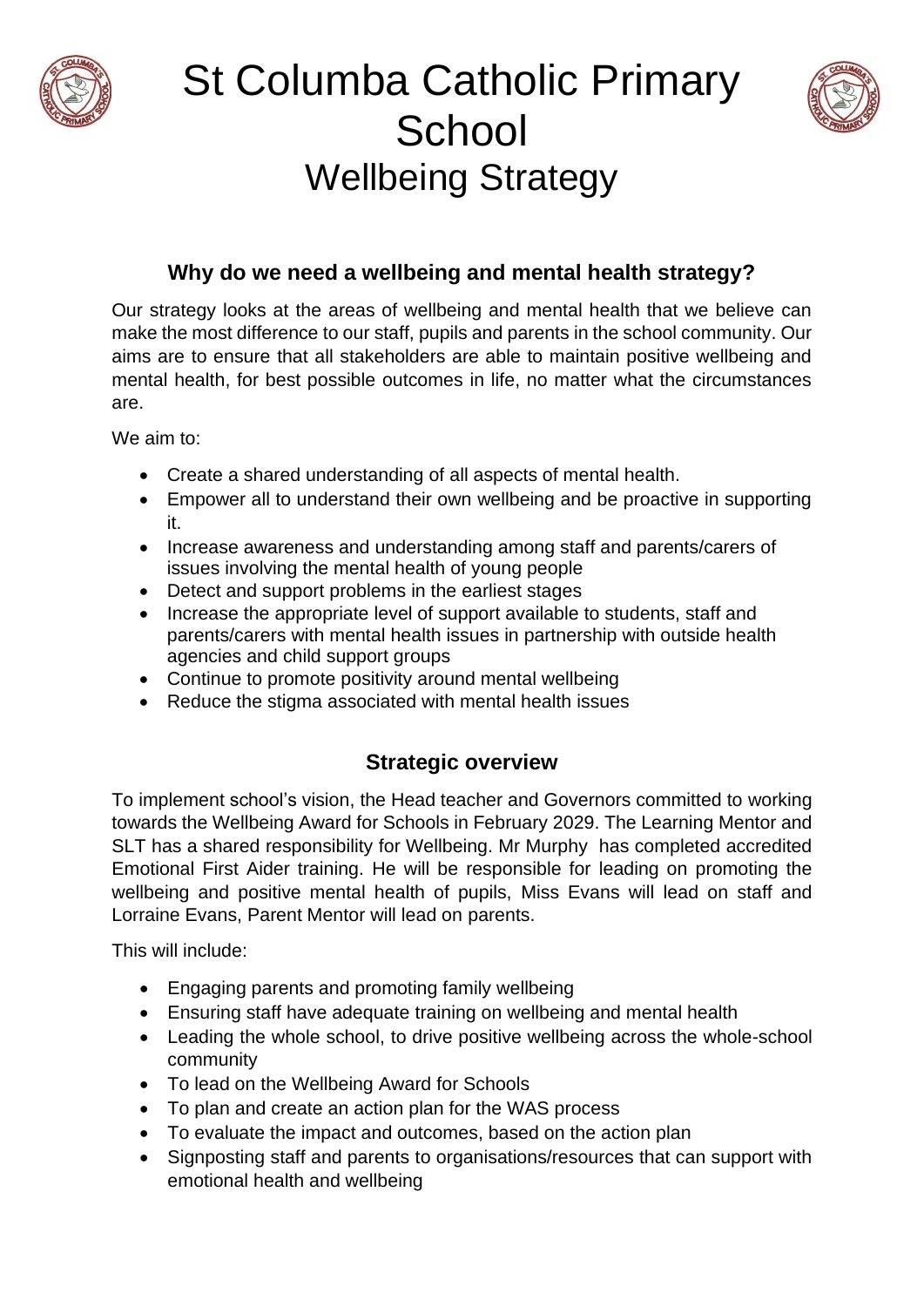

## St Columba Catholic Primary **School** Wellbeing Strategy



• Where possible, work with other agencies to further improve and develop emotional health and wellbeing across the community

| <b>GOALS</b><br><b>Linked to Wellbeing</b><br><b>Award Objectives</b>                                                                                                                         | <b>THEME</b>                                       | What we will do to<br>achieve this                                                                                                                                                                                                                                                                                                                                                               | <b>Desired Outcomes</b>                                                                                                                                                                                                                                                                          |
|-----------------------------------------------------------------------------------------------------------------------------------------------------------------------------------------------|----------------------------------------------------|--------------------------------------------------------------------------------------------------------------------------------------------------------------------------------------------------------------------------------------------------------------------------------------------------------------------------------------------------------------------------------------------------|--------------------------------------------------------------------------------------------------------------------------------------------------------------------------------------------------------------------------------------------------------------------------------------------------|
| The whole school is<br>committed to promoting<br>and protecting<br>emotional wellbeing<br>and mental health by<br>achieving the wellbeing<br>award                                            | Theme 1:<br>Provide information<br>about the award | Introduce the award to<br>all stakeholders, gain<br>the commitment of the<br><b>Headteacher and Chair</b><br>of Governors<br>Invite parents, staff and<br>governors to form part<br>of the Change Team<br>Audit and evaluate<br>where we are with<br>supporting mental<br>health and wellbeing for<br>staff, pupils and parents<br>Create an action plan<br>and monitor it at regular<br>stages. | All staff, pupils and<br>parents will have an<br>understanding about<br>the WAS process and<br>will be fully committed<br>to embracing change<br>for positive outcomes of<br>support for mental<br>health and wellbeing.                                                                         |
| The school has a clear<br>vision and strategy for<br>promoting and<br>protecting emotional<br>wellbeing and mental<br>health, which is<br>communicated to all<br>involved with the<br>process |                                                    | Our vision statement<br>will be reviewed to<br>ensure it reflects our<br>ethos<br>Gaps in provision will<br>be included in our<br>action plan<br>Share the strategy with<br>the school community<br>Approve the strategy<br>with SLT team<br>Review provisions and<br>support<br>Take into account risk<br>factors for pupils and<br>complete mental health<br>screening as                      | The whole school<br>community will embrace<br>the school vision<br>The schools provision<br>for wellbeing will be<br>enhanced<br>All staff involved in<br>working with children<br>within the school<br>community will have a<br>clear understanding of<br>risk factors for<br>vulnerable pupils |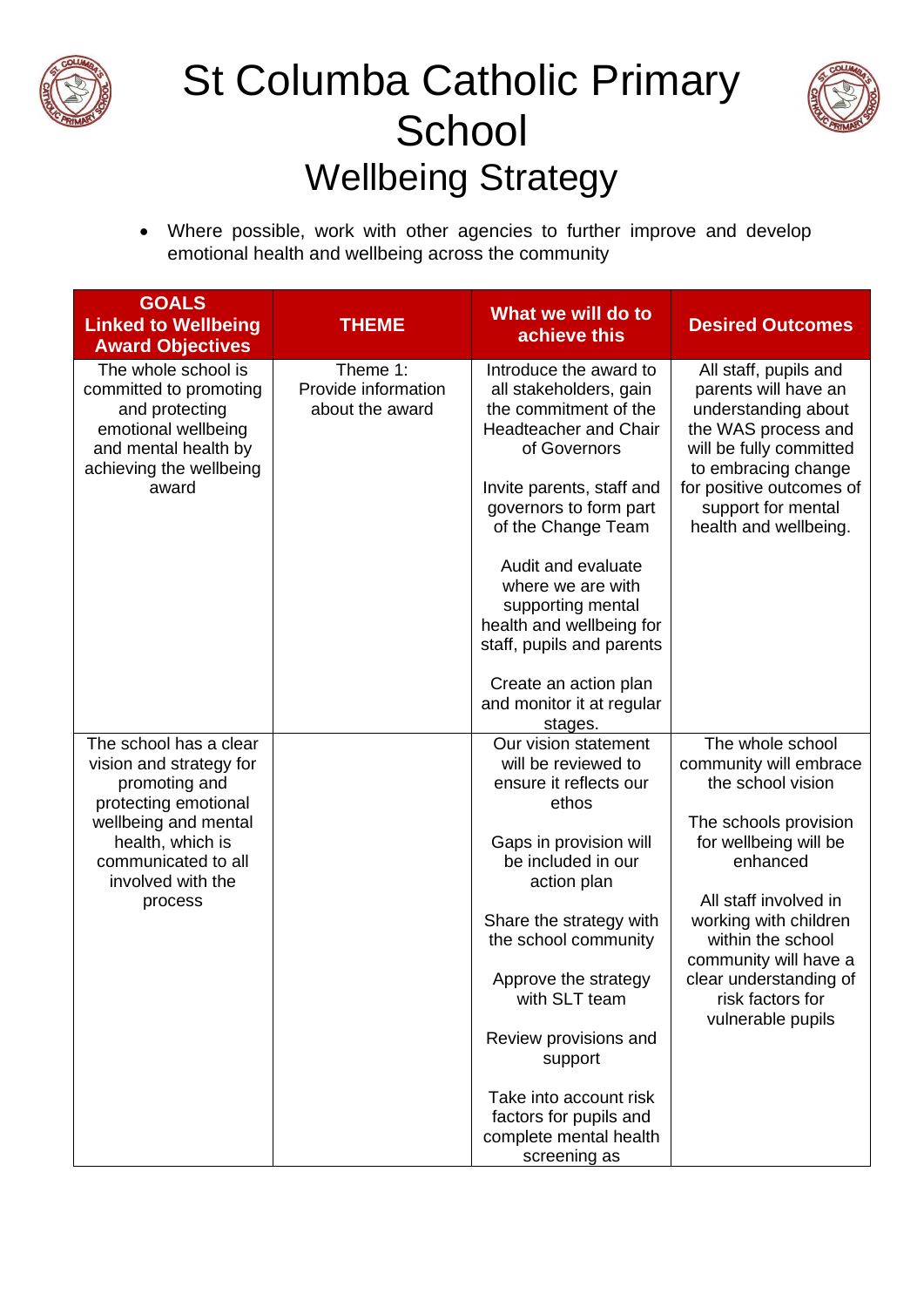





|                                                                                                                                       |                                                                                                                                                                                                                                                                                                                                                                                      | appropriate or as<br>requested                                                                                                                                                                                                             |                                                                                                                                                                                                                                                                                                                                                                                                                                                                                                                                                                                                            |
|---------------------------------------------------------------------------------------------------------------------------------------|--------------------------------------------------------------------------------------------------------------------------------------------------------------------------------------------------------------------------------------------------------------------------------------------------------------------------------------------------------------------------------------|--------------------------------------------------------------------------------------------------------------------------------------------------------------------------------------------------------------------------------------------|------------------------------------------------------------------------------------------------------------------------------------------------------------------------------------------------------------------------------------------------------------------------------------------------------------------------------------------------------------------------------------------------------------------------------------------------------------------------------------------------------------------------------------------------------------------------------------------------------------|
|                                                                                                                                       |                                                                                                                                                                                                                                                                                                                                                                                      | Create a strategy for<br>emotional wellbeing<br>and mental health                                                                                                                                                                          |                                                                                                                                                                                                                                                                                                                                                                                                                                                                                                                                                                                                            |
| The school has a<br>positive culture which<br>regards the emotional<br>wellbeing and mental<br>health as the<br>responsibility of all | Theme 2:<br>Understanding the<br>importance of emotional<br>wellbeing and mental<br>health<br>Theme 3:<br>Understanding my role<br>in promoting emotional<br>wellbeing and mental<br>health<br>Theme 4: Ensuring that<br>emotional wellbeing<br>and mental health is<br>seen as the<br>responsibility of all<br>Theme 5: Encouraging<br>people to talk about<br>mental health issues | Plan and deliver<br>awareness raising<br>activities for staff, pupils<br>and parents.                                                                                                                                                      | All stakeholders will<br>have an understanding<br>of what wellbeing<br>means and a deeper<br>understanding of<br>mental health issues.<br>Staff and parents will<br>feel confident<br>recognising emotional<br>health issues and<br>responding<br>appropriately<br>Pupils, parents and<br>staff will accept and<br>understand that positive<br>mental health and<br>wellbeing is the<br>responsibility of all<br>Mental health<br>discussions and issue<br>that are pupils, parents<br>and staff face are free<br>from stigma<br>Links with the whole<br>school community will<br>drive the vision forward |
| The School actively<br>promotes staff<br>emotional wellbeing<br>and mental health                                                     | Theme 6: Supporting<br>staff emotional<br>wellbeing and mental<br>health                                                                                                                                                                                                                                                                                                             | A budget will be<br>allocated for staff<br>wellbeing in order to<br>promote mental health<br>and wellbeing in the<br>workplace<br>Appraisal policies and<br>procedures will<br>specifically support the<br>emotional wellbeing of<br>staff | Staff will work in an<br>environment that is built<br>on respect and<br>empathy.<br>Ensure there is a<br>culture of 'open door'.<br>Staff will be able to<br>work in an environment<br>that looks after their<br>physical wellbeing                                                                                                                                                                                                                                                                                                                                                                        |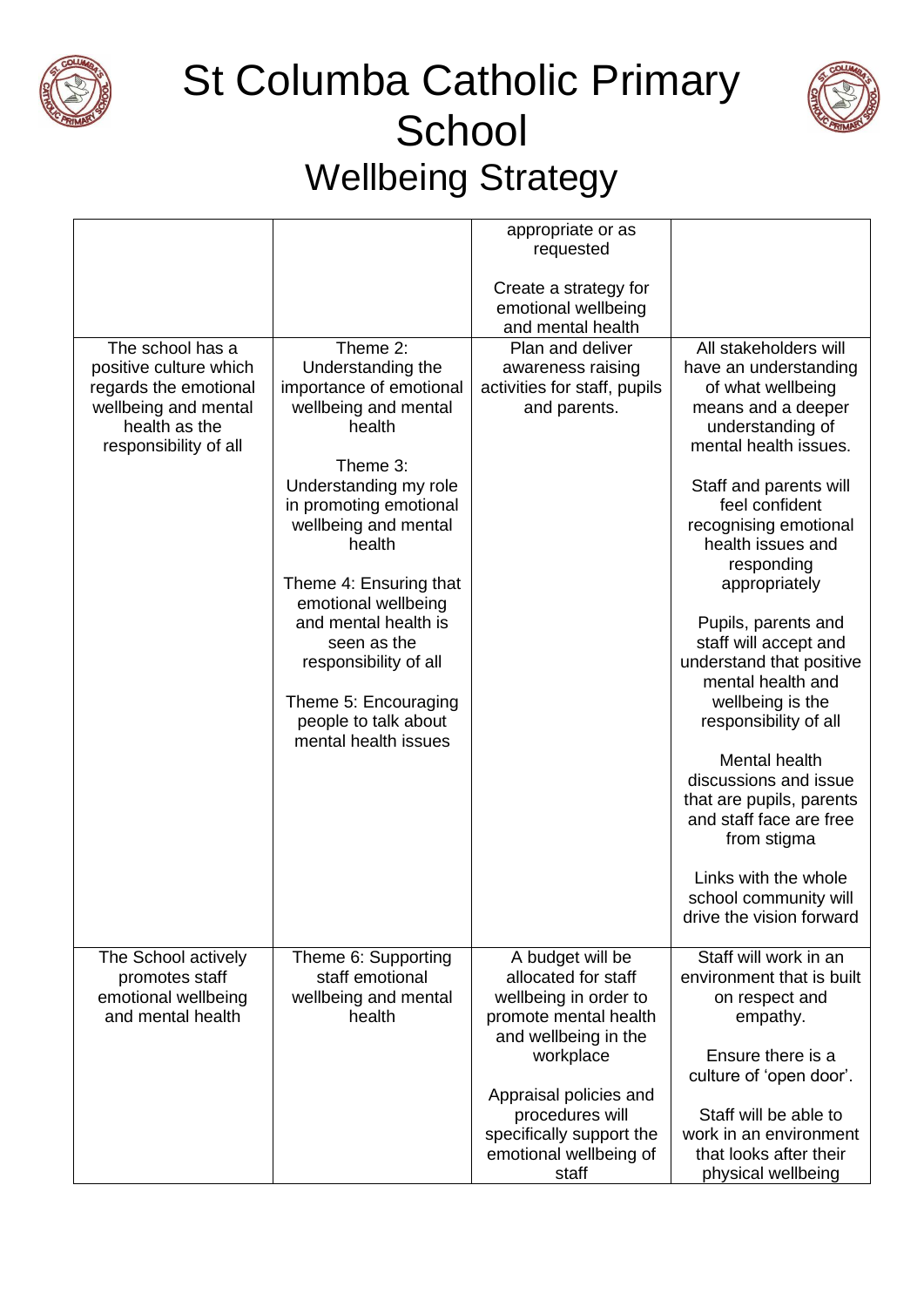

## St Columba Catholic Primary **School** Wellbeing Strategy



|                                                                                                                         |                                                                                                                                     | SLT and staff meetings<br>will include a wellbeing<br>focus<br>Feedback and<br>evaluations will take<br>place regularly to<br>ascertain the needs of<br>staff | Staff will be provided<br>with a place to explore<br>wellbeing through the<br>appraisal system<br>Mental health will be<br>talked about openly<br>thus reducing the<br>stigma surrounding it |
|-------------------------------------------------------------------------------------------------------------------------|-------------------------------------------------------------------------------------------------------------------------------------|---------------------------------------------------------------------------------------------------------------------------------------------------------------|----------------------------------------------------------------------------------------------------------------------------------------------------------------------------------------------|
|                                                                                                                         |                                                                                                                                     | Staff wellbeing<br>questionnaires will be<br>completed regularly                                                                                              |                                                                                                                                                                                              |
| The school prioritises<br>professional learning<br>and staff development<br>on emotional wellbeing<br>and mental health | Theme 7: Promoting<br>professional<br>development and<br>training for emotional<br>wellbeing<br>Theme 8: Ensuring<br>confidence and | Staff development on<br>emotional wellbeing<br>and mental health will<br>be included in the<br>School Improvement<br>Plan<br>Skills audits will take          | Staff will have a more in<br>depth knowledge<br>around mental health<br>needs in order to<br>respond appropriately<br>Senior leaders will have<br>a clear understanding                      |
|                                                                                                                         | capacity among staff in<br>addressing emotional<br>wellbeing and mental<br>health<br>Theme 9: Identifying<br>mental health issues   | place and any gaps in<br>knowledge planned for<br>School will deliver a<br>programme of CPD for<br>all staff                                                  | of staff CPD and plan<br>for it, therefore,<br>increasing staff<br>confidence                                                                                                                |
|                                                                                                                         |                                                                                                                                     | School will target<br>specific CPD to staff in<br>cases where this is<br>needed                                                                               |                                                                                                                                                                                              |
| The school understands<br>the different types of<br>emotional and mental<br>health needs across the<br>whole-school     | Theme 9: identifying<br>and acting on mental<br>health issues<br>Theme 10: Supporting                                               | All staff and pupils will<br>complete regular<br>questionnaires that<br>include wellbeing focus<br>and concerns acted                                         | Issues will be identified<br>and interventions<br>delivered will support<br>pupil's mental health.                                                                                           |
| community and has<br>systems in place to<br>respond appropriately                                                       | pupil emotional<br>wellbeing and mental<br>health                                                                                   | upon<br>School will work with<br>external agencies or<br>services ensuring<br>information sharing<br>processes are in place                                   | A referral process will<br>enable targeted support<br>to be used early and<br>impact positively on<br>mental health and<br>wellbeing issues<br>A graduated response                          |
|                                                                                                                         |                                                                                                                                     | A range of mental<br>health and wellbeing                                                                                                                     | will ensure that support<br>is directed at the<br>appropriate level                                                                                                                          |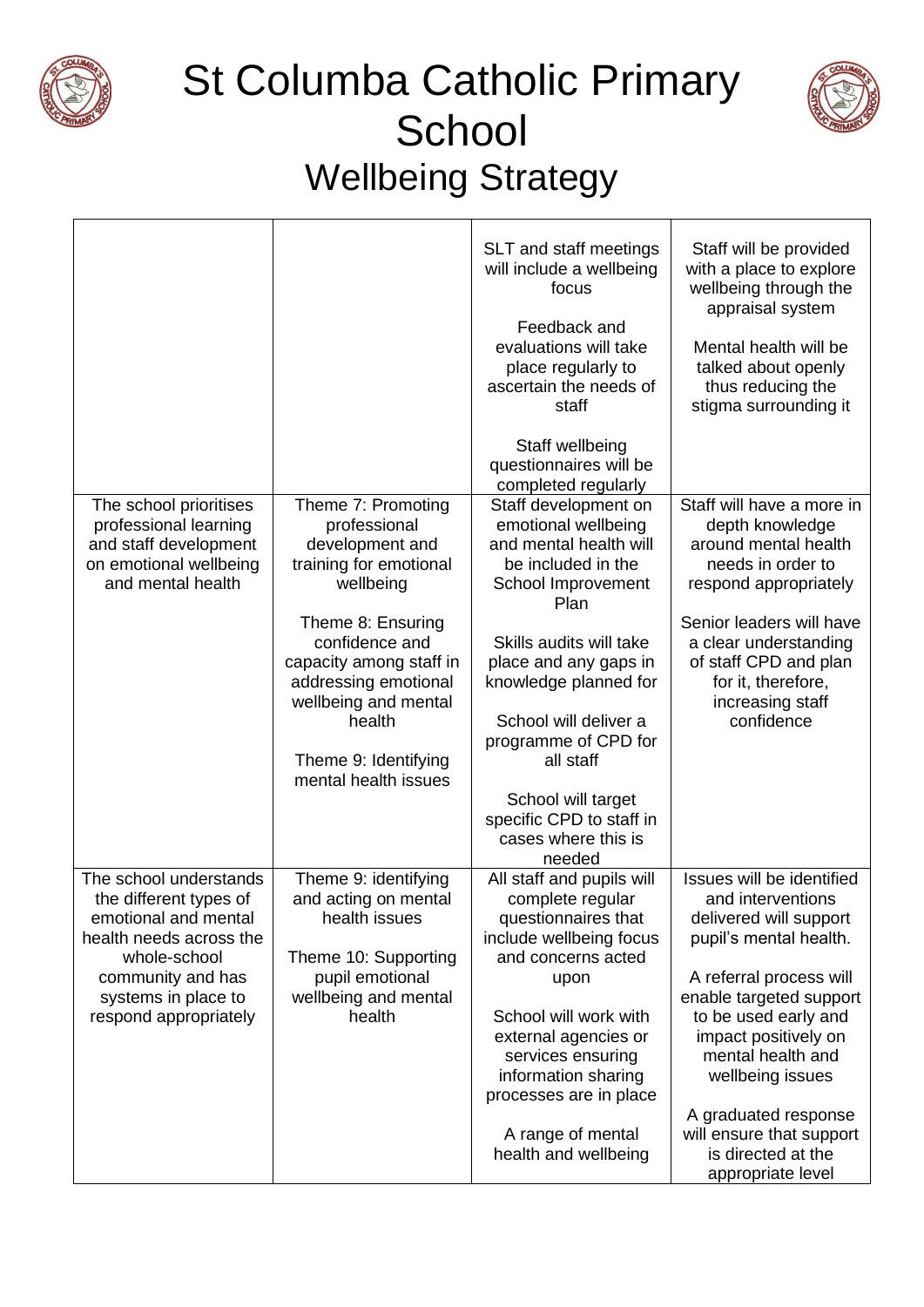





|                                                                                                                                                                   |                                                                                                           | support interventions<br>will be in place                                                                                                                                                                                                                                            |                                                                                                                                                                           |
|-------------------------------------------------------------------------------------------------------------------------------------------------------------------|-----------------------------------------------------------------------------------------------------------|--------------------------------------------------------------------------------------------------------------------------------------------------------------------------------------------------------------------------------------------------------------------------------------|---------------------------------------------------------------------------------------------------------------------------------------------------------------------------|
|                                                                                                                                                                   |                                                                                                           | SEMH pupils will be<br>clearly identified on the<br>SEND register and their<br>provision recorded on<br><b>Provision Map</b>                                                                                                                                                         |                                                                                                                                                                           |
|                                                                                                                                                                   |                                                                                                           | During PPR meetings,<br>wellbeing be students<br>will be discussed in<br>order to evaluate need<br>and act early                                                                                                                                                                     |                                                                                                                                                                           |
|                                                                                                                                                                   |                                                                                                           | Signposting list created<br>to share with staff and<br>parents and pupils<br>where appropriate                                                                                                                                                                                       |                                                                                                                                                                           |
| The school actively<br>seeks the ongoing<br>participation of the<br>whole-school<br>community in its<br>approach to emotional<br>wellbeing and mental<br>health   | Theme 12: Engaging<br>the whole-school<br>community in emotional<br>wellbeing and mental<br>health issues | The views of staff,<br>pupils and parents will<br>be surveyed at regular<br>intervals<br>Family courses and<br>sessions will be<br>provided by the school<br>All members of the<br>school community will<br>take part in the mental<br>health and wellbeing<br>events held at school | School will have a clear<br>understanding of the<br>needs of its pupils,<br>parents and staff.                                                                            |
| The school works in<br>partnership with other<br>schools, agencies and<br>available specialist<br>services to support<br>emotional wellbeing<br>and mental health |                                                                                                           | Learning Mentor is<br>Behaviour Lead. he<br>attends meetings to<br>share good practice of<br>wellbeing and mental<br>health support<br>A list of agencies and<br>services will be created<br>and shared with staff<br>and parents via the<br>school website.                         | The school will have a<br>strong network with<br>other schools and<br>agencies to share<br>approaches to<br>outstanding mental<br>health support for all<br>stakeholders. |